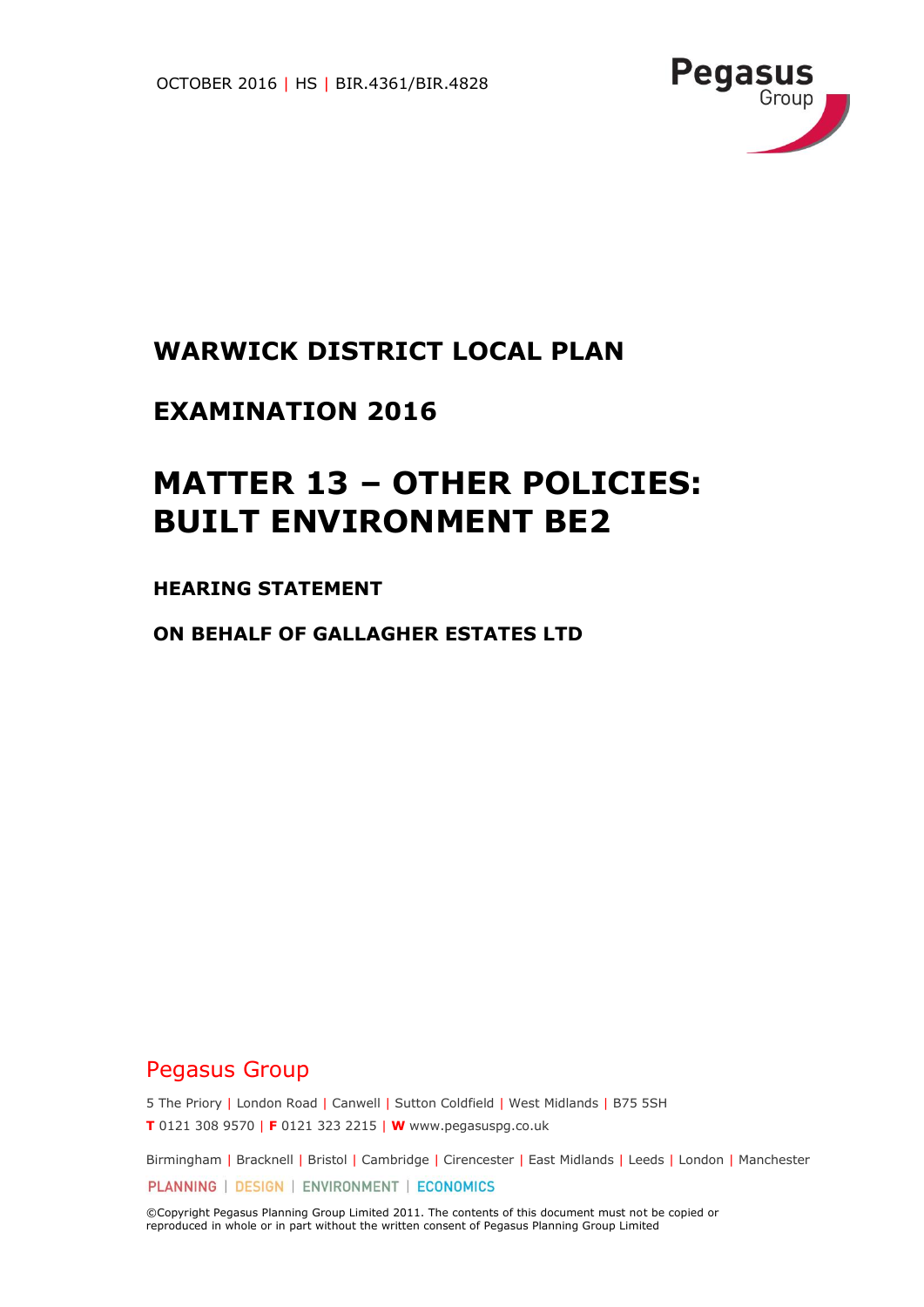

#### **MATTER 13 – OTHER POLICIES: BUILT ENVIRONMENT BE2**

- *1) What is the basis for the policy? What is it seeking to achieve?*
- *2) How does the policy relate to the evidence base?*
- *3) Is the policy sufficiently clear? Will it provide sufficient guidance for decision making?*
- *4) How will the policy be implemented? Is this clear?*
- *5) How does the policy relate to national policy? How is it consistent with national policy?*
- *6) In overall terms is the policy justified, effective and consistent with national policy?*

Policy BE2 seeks additional design information from development sites over 200 dwellings, which includes a Development Brief and a Layout and Design Statement. It is unclear what the policy is seeking to achieve.

Much of the information requested is already required by the Town and Country Planning (Development Management Procedure) Order 2010 to form part of a Design and Access Statement. It is unclear why an additional two documents are required to support an application and what additional benefits it would bring.

If the basis for the policy is to ensure the comprehensive development of a wider Strategic Housing Site (as per a Design Code), it is considered that the policy should be reworded to be more effective. Indeed, the Planning Practice Guidance in respect of Design states that

*"preparing a good code is about finding a balance between technical specificity and a succinct description of what is required. Some of the best and most effective codes are very short".*

Further

*"design codes seek to capture the specific requirements of a place and encourage interested parties to think together about each development in its entirety as a unique place".*